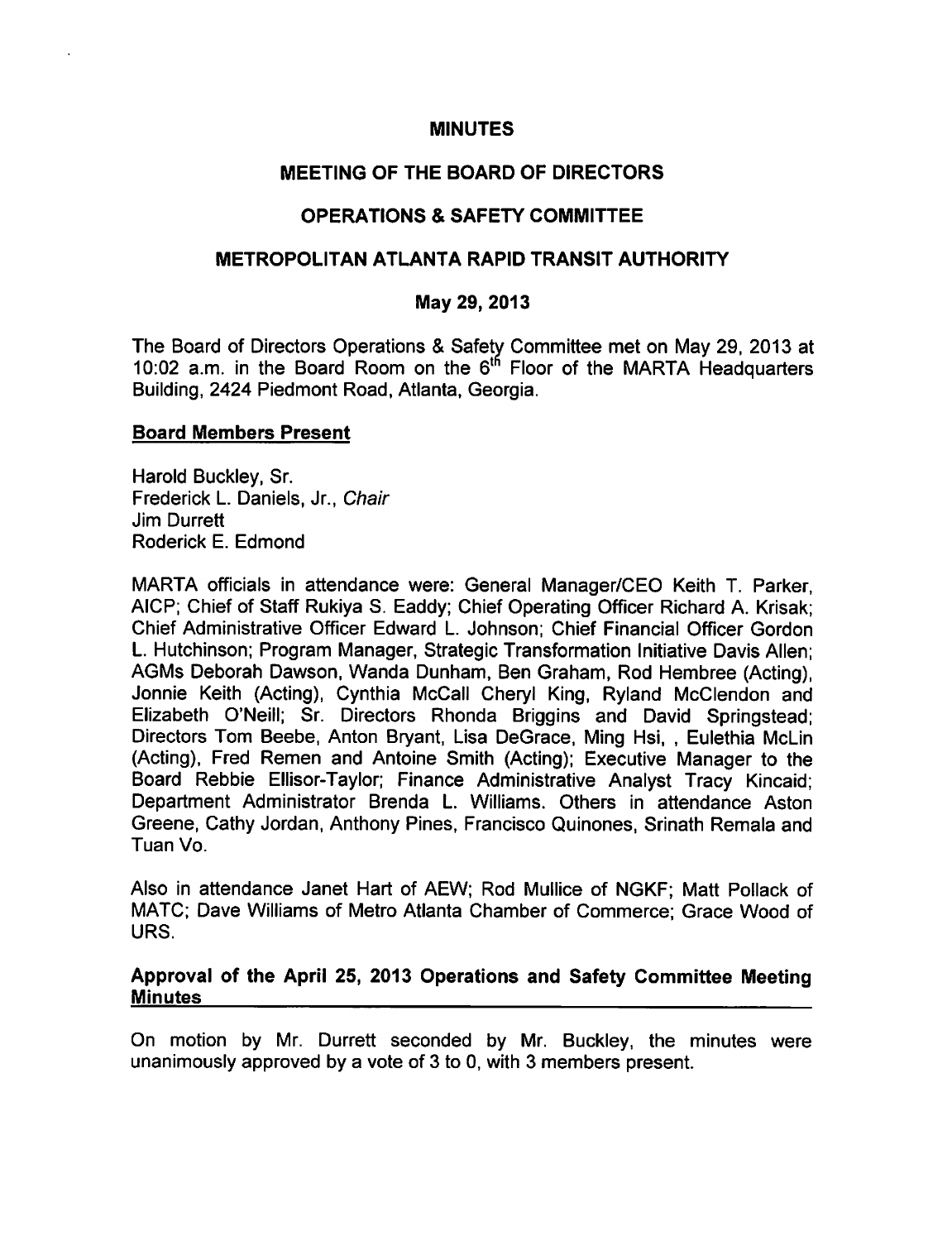## Resolution Authorizing the Award of a Contract for the Procurement of Seven New Bus Wash Systems. RFP P26720

Mr. Bryant presented this resolution for Board of Directors' approval authorizing the General Manage/CEO or his delegate to award a contract for the procurement of Seven (7) New Bus Wash Systems to Mohawk Resources Ltd., State of Georgia National Joint Powers Alliance (NJPA) contract number 010511- MRL

Mr. Daniels asked if the savings can be quantified.

Mr. Bryant said the Authority does not have a way to measure the water; however the wash systems are consistent with other water filtration systems allowing MARTA to reuse the water. While there are no statistical measurements the systems' features are state-of-the-art.

Mr. Daniels said MARTA is in a fiscal crunch. There should be some estimates for potential savings for the Authority.

Mr. Durrett said he would like to see a presentation on the progress and future of MARTA's Sustainability Program, showing that MARTA is being responsible with its resources.

On motion by Mr. Durrett seconded by Mr. Buckley, the resolution was unanimously approved by a vote of 4 to 0, with 4 members present.

#### Resolution Authorizing the Award of a Contract for the Procurement of Preventive Maintenance & Repair Services for Bus Fire Suppression and Gas Detection Systems. CP B28049

Mr. Bryant presented this resolution for Board of Directors' approval authorizing the General Manager/CEO or his delegate to award a contract for the procurement of Preventive Maintenance and Repair Services for Bus Fire Suppression and Gas Detection Systems to Cintas Fire Protection.

Dr. Edmond asked why there were only two respondents.

Mr. Bryant said advance notices were sent to seven prospective bidders. One firm determined the project was too large and it did not have the resources to comply with the requirements of the Contract. Another firm determined that the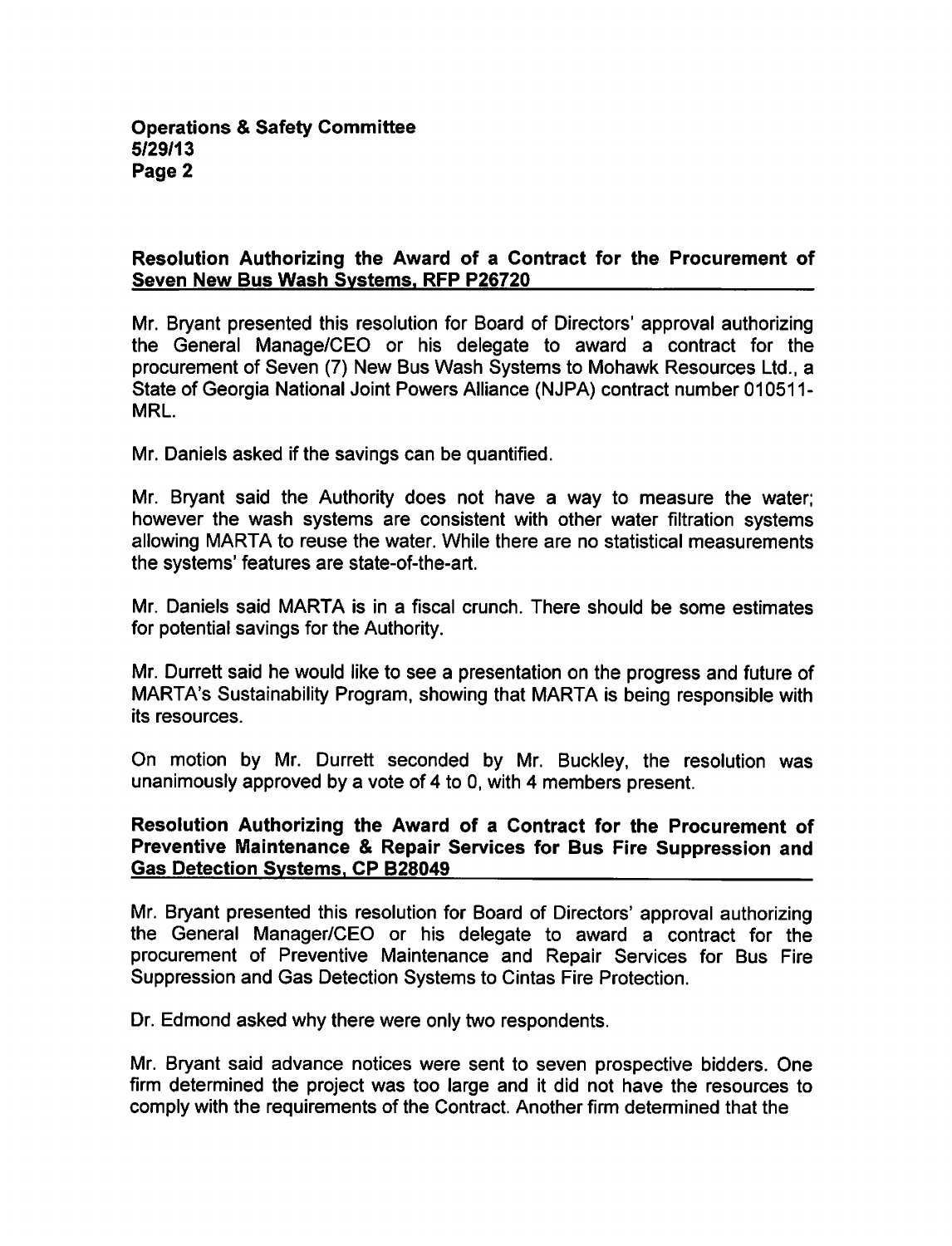liability placed on contractors was too great. The other firms did not bid based on their location, their unlikelihood of being able to price competitively or not being capable of performing the required services on buses.

Dr. Edmond said so MARTA did receive many responses but only two firms actually bid.

Mr. Bryant said correct.

On motion by Mr. Durrett seconded by Mr. Buckley, the resolution was unanimously approved by a vote of  $4$  to 0, with  $4$  members present.

## Resolution Authorizing the Expenditure of Capital and Operating Funds for General Consulting and Professional Services for the Department of Technology in Fiscal Year 2014. RFP P29793

Mrs. McLin presented this resolution for Board of Directors' approval authorizing the General Manager/CEO or his delegate to authorize expenditures totaling \$6,000,000 to Technology staffing vendors holding valid GSA schedules to provide professional and specialized staffing for the Department of Technology on an as-needed basis.

Dr. Edmond said this resolution sounds like a blank check to fill in the gaps where our staff does not have the expertise. MARTA should hire people with these skills set.

Mr. Graham said staff is only requesting six months. The Department of Technology is currently working with Human Resources in transitioning its contractors to full time employees.

Dr. Edmond asked will this transition ensure MARTA has the expertise in-house.

Mr. Graham said MARTA has well-trained, quality employees but not at the quantity necessary.

Mr. Daniels said what can be done in six months  $-$  is this a rush.

Mr. Graham said approval of this resolution will allow the Authority to complete projects that are already in motion. MARTA would do a Letter of Agreement with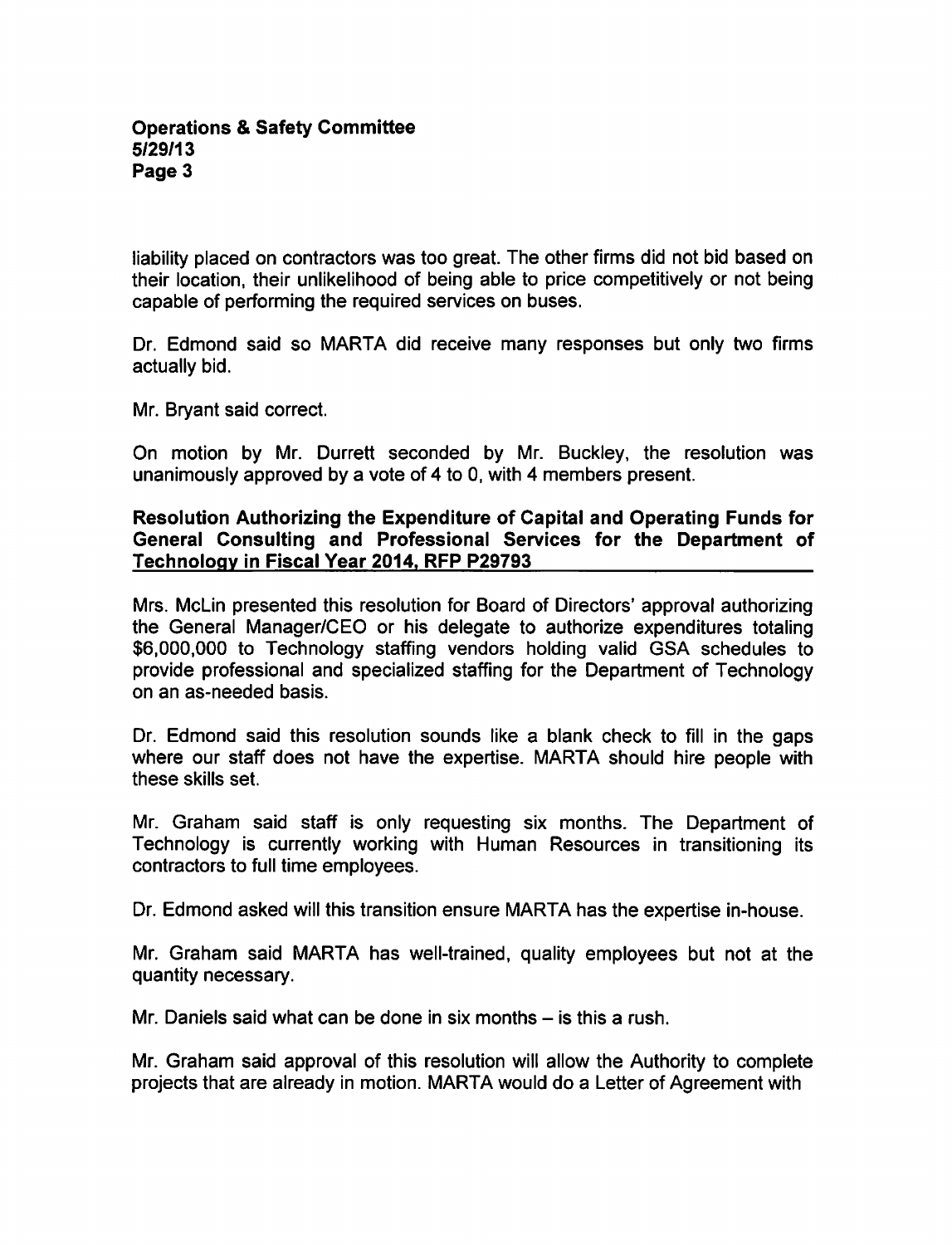a vendor on the project side  $-$  this is similar to a turnkey solution. However, it is still a competitive bid process.

Mr. Daniels said contracts that go through the procurement process typically go longer than six months.

Mr. Graham said anything that will exceed six months or cost more than approved amount will have to come back before the Board. Staff can come back to the Committee with an update in October.

On motion by Dr. Edmond seconded by Mr. Buckley, the resolution was unanimously approved by a vote of 4 to 0, with 4 members present.

## Resolution Authorizing the Award of a Sole Source Contract with Enghouse Transportation for the TeleDriver 8.1.6 Driver Management System - Management Support, RFP P28449

Mrs. McLin presented this resolution for Board of Directors' approval authorizing the General Manager/CEO or his delegate to enter into a Sole Source Contract with Enghouse Transportation for TeleDriver 8.1.6 Driver Management System -Maintenance Support.

On motion by Mr. Buckley seconded by Mr. Durrett, the resolution was unanimously approved by a vote of 4 to 0, with 4 members present.

## Resolution Authorizing the Award of a Contract for CCTV System Expansion. CP B20200

Sgt. Greene presented this resolution for Board of Directors' approval authorizing the General Manager/CEO or his delegate to award a Contract for the procurement of CCTV System Expansion to ICS & WC LLC.

On motion by Mr. Durrett seconded by Mr. Buckley, the resolution was unanimously approved by a vote of 4 to 0, with 4 members present.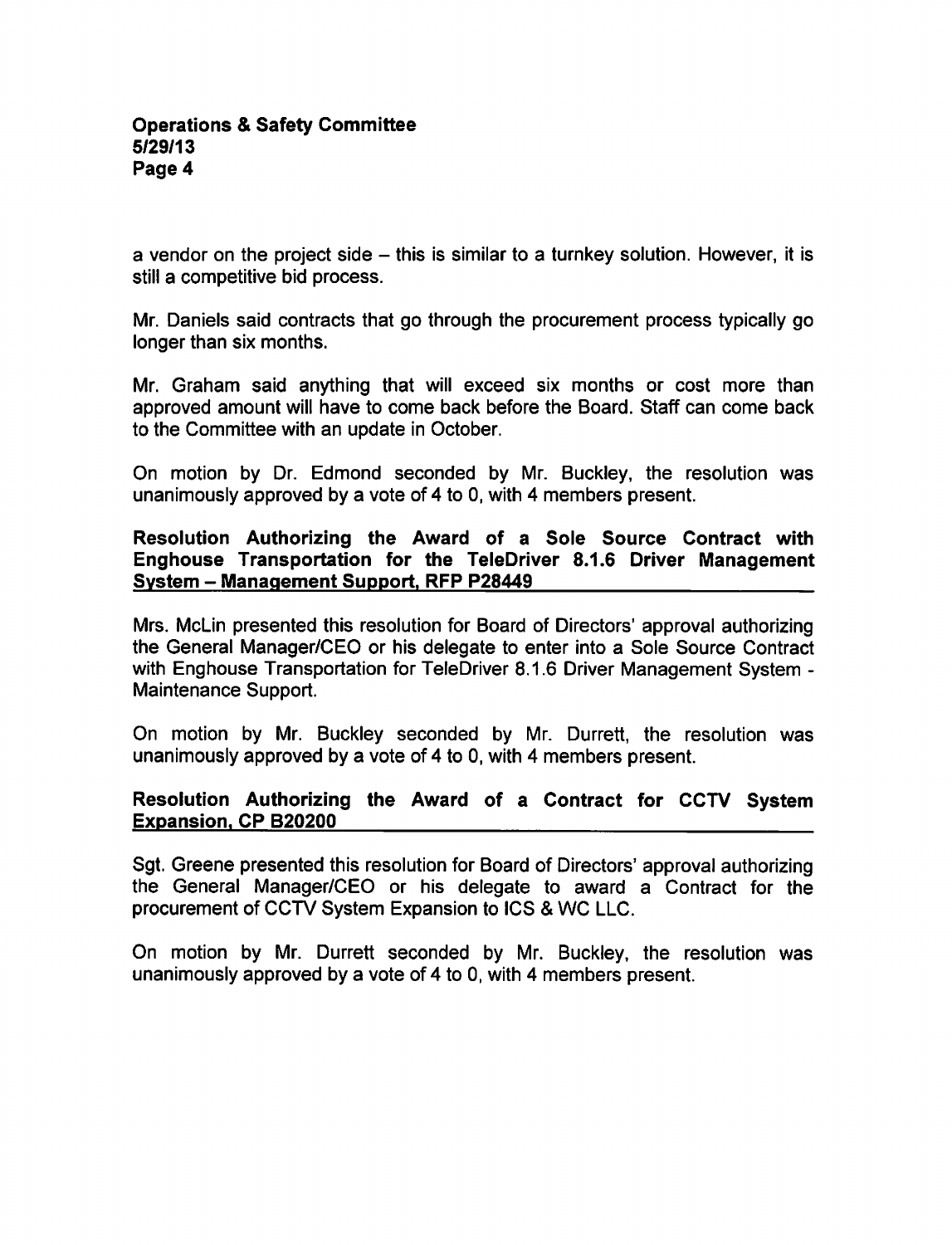# Resolution Authorizing the Award of an Increase in the Contractual Authorization for Environmental Engineering Services bv URS Corporation

Ms. Jordan presented this resolution for Board of Directors' approval authorizing a \$4M increase in the current contractual authorization from \$10Mto \$14M for Environmental Engineering Services by URS Corporation.

Mr. Durrett asked if MARTA is putting in the \$4M or is it reimbursable.

Ms. Jordan said the Atlanta Streetcar Project reimburses MARTA  $-$  this is just to ensure they don't exceed the authorized amount.

Mr. Daniels asked if these projects were on the table when the Contract was first awarded.

Ms. Jordan said no.

Dr. Edmond said MARTA needs to look at bringing this in-house.

Mr. Daniels said there has to be a balance  $-$  the pros and cons must be examined. For one, there are also overhead costs.

Dr. Edmond said there may not be even savings.

Mr. Durrett said those are good points. As MARTA works through the KPMG report, it will get to this area. The Board has to keep in mind that a project of this type is very specific and federally mandated – environmental engineering is not the Authority's area of expertise.

Dr. Edmond said these are services however that MARTA needs on a vearly basis. A culture of efficiency is what the Authority should be aiming for.

Mr. Parker said part of what staff will do over the summer is lay out a "path" forward" to bring some of this in-house. Chief Administrative Officer Johnson has been tasked to work with COO Krisak and AGMs King, Graham and Dawson to determine what makes sense to bring in-house in order to get projects done more quickly and economically.

On motion by Mr. Durrett seconded by Mr. Buckley, the resolution was unanimously approved by a vote of  $4$  to 0, with  $4$  members present.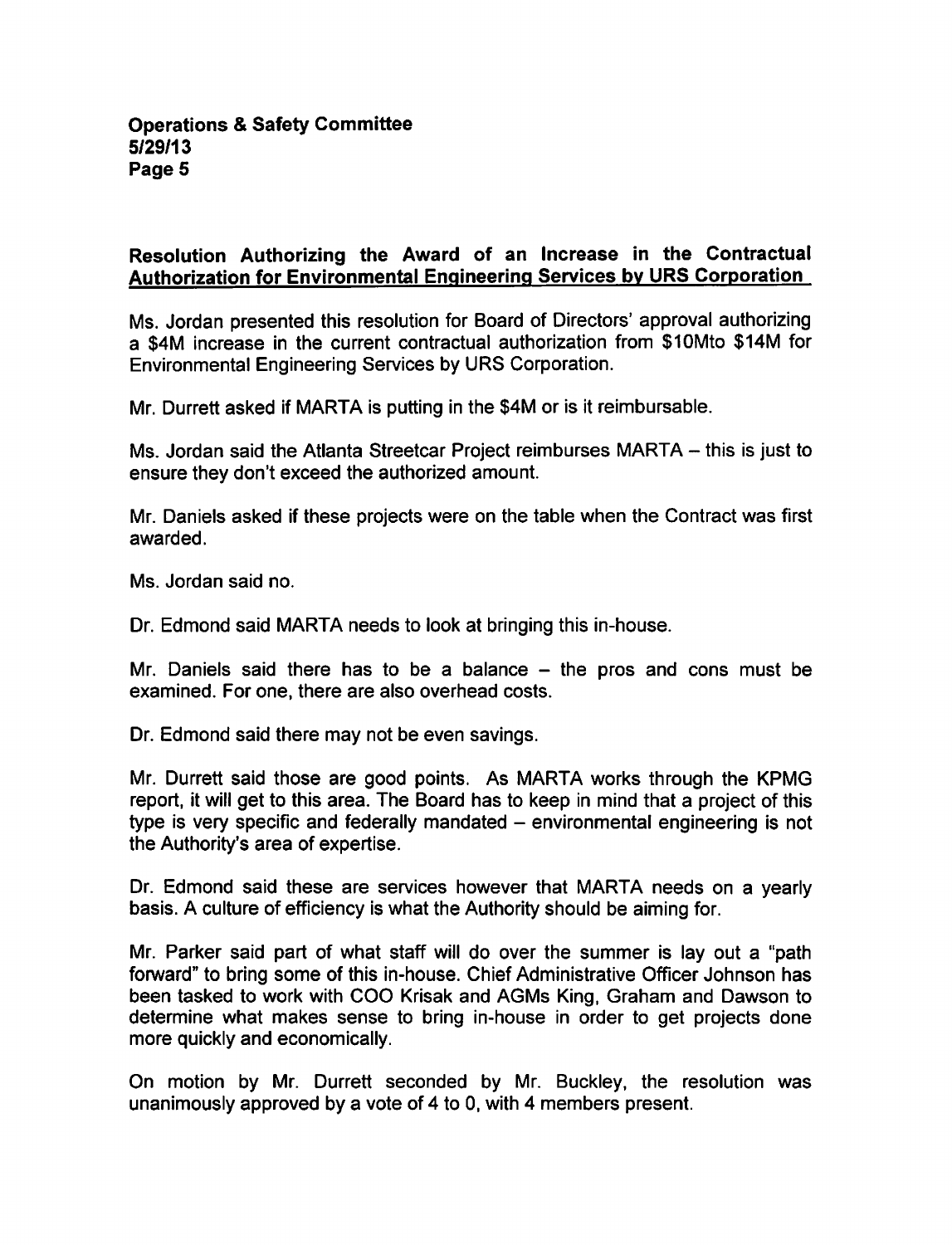## Resolution Authorizing the Award of a Contract for the Procurement of Janitorial Services for the MARTA Headquarters Complex. CP B26588

Mr. Remen presented this resolution for Board of Directors' approval authorizing the General Manager/CEO or his delegate to award a contract for Janitorial Services for the MARTA Headquarters Complex to Facility Supply Group, Inc., in the amount of  $$976,073.46$  for a term of two (2) years and three (3) one year options.

On motion by Mr. Durrett seconded by Mr. Buckley, the resolution was unanimously approved by a vote of 4 to 0, with 4 members present.

## Resolution Authorizing the Exercise of an Option Year Two for the General Engineering Consultant Contract

Mr. Springstead presented this resolution for Board of Directors' approval authorizing the General Manager/CEO or his delegate to exercise Option Year Two of the General Engineering Consultant (GEC) contract with Metropolitan Atlanta Transit Consultants (MATC) and provide funding authorization for the GEC contract in support of the delivery/execution of MARTA's FY 2014 Capital Improvement Program, in an amount not to exceed \$37,200,000.

Mr. Daniels said this goes back to the previous discussion. MARTA is spending great deal of money on overhead with other companies. There may not be any flexibility right now but MARTA does not have a lot construction needs. The Authority may have many projects but management needs to examine if the need is great enough to continue to carry this Contract.

Mr. Parker said staff will come to the Board in the July/August timeframe with a briefing regarding the benefits and challenges of its major contracts as well as options on moving forward.

On motion by Mr. Durrett seconded by Mr. Buckley, the resolution was unanimously approved by a vote of 4 to 0, with 4 members present.